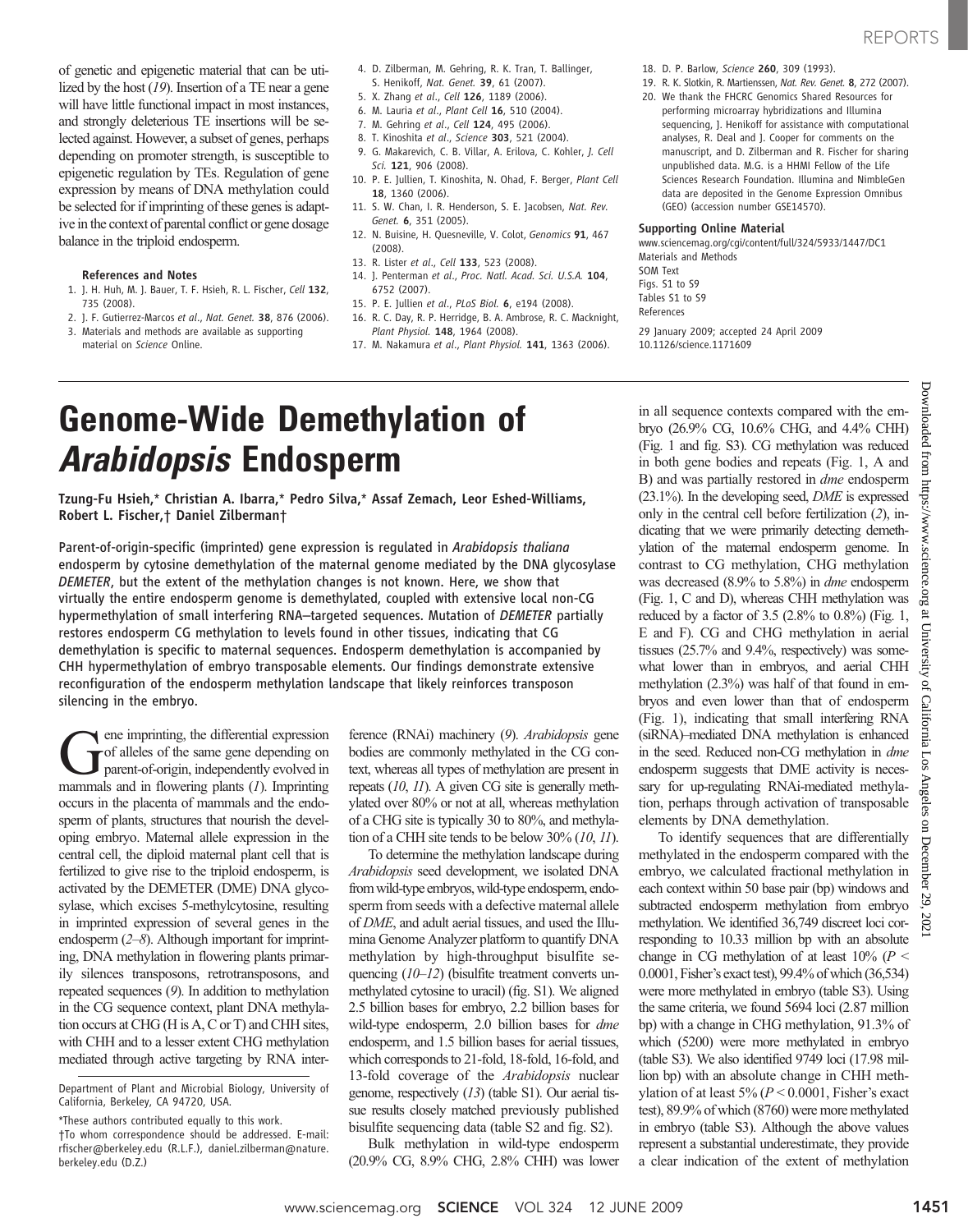### REPORTS

differences between embryo and endosperm. Notably,  $\sim$ 10% of identified loci were hypermethylated at CHG and CHH sites in the endosperm, compared with <1% hypermethylated at CG sites. Moreover, non-CG hypermethylated loci were strongly enriched in siRNAs (13) (Fig. 2A), further indicating that RNAi drives a substantial reconfiguration of the seed methylation landscape.

To determine how methylation changes in the endosperm affect gene expression, we identified genes with reduced DNA methylation (at a cutoff of  $P < 1 \times 10^{-7}$ ) within 1 kb of either the 5' or 3' end and compared their gene expression between endosperm and embryo based on available microarray data (13) (table S4) (genes demethylated near both ends were analyzed in the 5′ category). Genes exhibiting reduced methylation upstream of the start of transcription were preferentially

expressed in the endosperm to a modest but significant degree ( $P = 0.0005$ , Wilcoxon rank-sum test) (Fig. 2B), whereas genes demethylated near the 3′ end did not show a significant change in expression ( $P = 0.33$ ). Reduced methylation of the maternal endosperm genome has been implicated in allele-specific expression of all five known Arabidopsis imprinted genes  $(3, 5-8)$ , so genes with reduced methylation and greater expression in endosperm than embryo are potentially imprinted.

To visualize methylation differences between tissues, we plotted the distribution density of windows for wild-type endosperm subtracted from embryo (Fig. 3, A to C, blue trace), dme endosperm subtracted from embryo (Fig. 3, A to C, red trace), and aerial tissues subtracted from embryo (fig. S4), showing only those windows that were methylated in at least one of the tissues being compared  $(13)$ .

We also aligned all **Arabidopsis** annotated genes, which include some pseudogenes and transposable elements, at their 5′ ends, stacked them from the top of chromosome 1 to the bottom of chromosome 5, and displayed fractional embryo methylation (left panels of Fig. 3, D and E) and the difference between embryo and wild-type endosperm methylation (right panels of Fig. 3, D and E) as heat maps. We performed a similar analysis for annotated transposons and other repeats (fig. S5). Virtually all sequences methylated in embryo in the CG context were less methylated in the endosperm (Fig. 3A). Gene bodies, gene adjacent sequences, and transposable elements were all similarly demethylated (Fig. 1, A and B, Fig. 3D, and figs. S5 and S6), with transposons demethylated to a somewhat greater extent than genes and shorter transposons on average demethylated more than longer ones (fig. S6).



Fig. 1. Profiles of DNA methylation in embryo, wild-type endosperm, and *dme* endosperm. (A to F) TAIR8-annotated genes  $[(A), (C),$  and  $(E)]$  or transposons [(B), (D), and (F)] were aligned at the 5′ end (left panel) or the 3′ end (right panel), and average methylation levels for each 100-bp interval are plotted from 2 kb away from the gene (negative numbers) to 4 kb into the

gene (positive numbers). Embryo methylation is represented by the red trace, wild-type (WT) endosperm by the blue trace, *dme* endosperm by the green trace, and aerial tissues by the black trace. The dashed line at zero represents the point of alignment. CG methylation is shown in (A) and (B), CHG in (C) and (D), CHH in (E) and (F).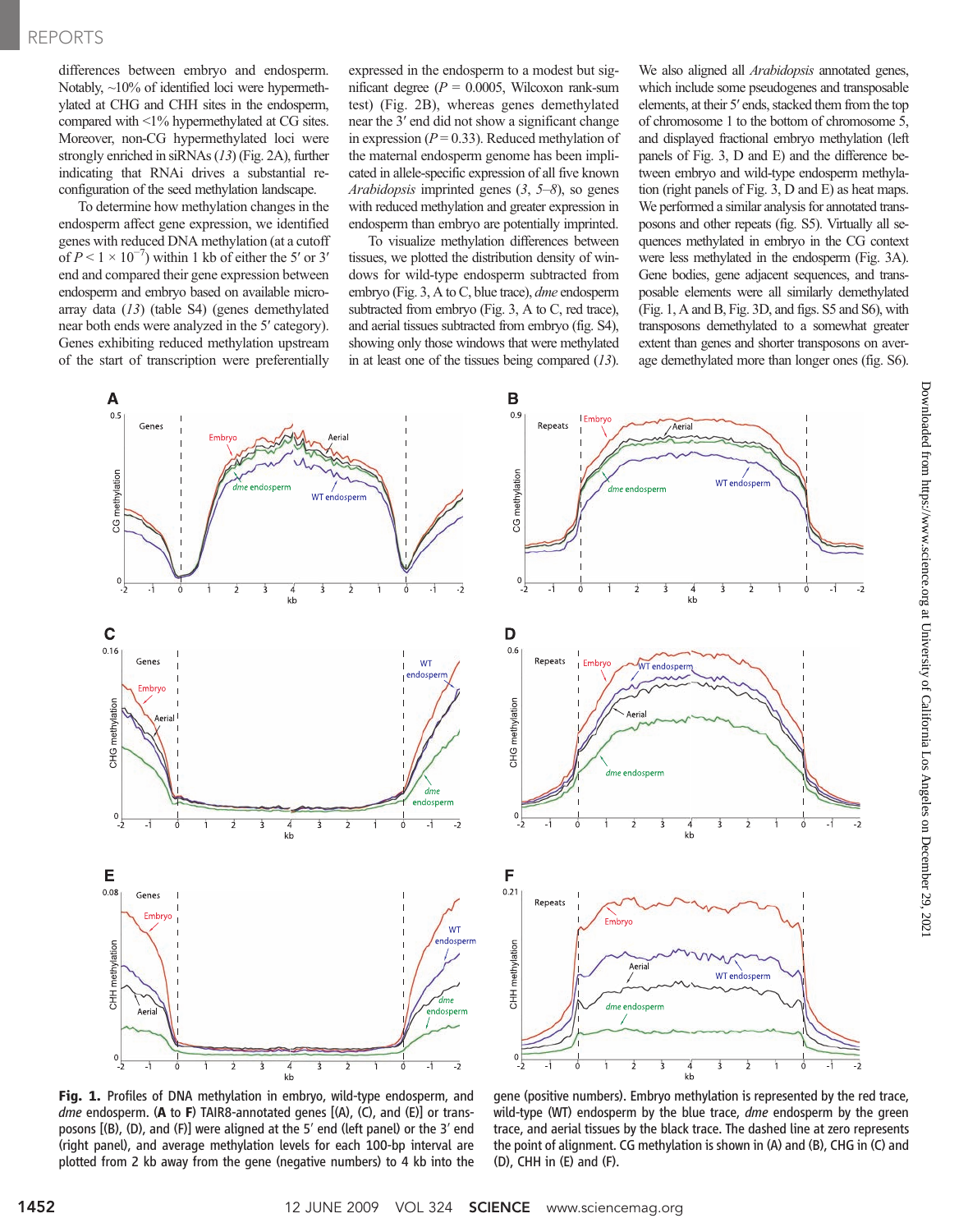CHG and CHH methylation of most sequences was also higher in embryo (Fig. 1, C to F; Fig. 3, B, C, and E; and fig. S5). The dme mutation uniformly restored CG methylation, while uniformly reducing CHG and CHH methylation (Fig. 1 and Fig. 3, A to C). Methylation in all contexts was higher in embryo than in aerial tissues (Fig. 1 and fig. S4), with particularly extensive CHH hypermethylation: We identified 10,858 loci covering 21.88 million bp

Fig. 2. Associations between endosperm methylation, siRNAs, and expression. (A) Box plots showing siRNA abundance within 50-bp windows in the entire Arabidopsis genome (All) and in sequences hypermethylated in WT endosperm compared with the embryo in the CHG and CHH contexts. (B) Box plots showing differences in gene expression between embryo and endosperm for all genes  $(n =$ 21,021), genes with 5′ hypomethylation in endosperm  $(n = 1097)$ , and genes with 3′ hypomethylation in endosperm ( $n = 505$ ). Each box encloses the middle 50% of the distribution, with the horizontal line marking the with an absolute change in CHH methylation of at least  $5\% (P \le 0.0001$ , Fisher's exact test), 96.8% of which (10,510) were more methylated in embryo (table S3). Virtually, genome-wide CG demethylation of the maternal endosperm genome is thus accompanied by similarly extensive CHH hypermethylation in the embryo.

We investigated the source of the substantial non-CG hypermethylation in wild-type endosperm compared with the embryo (table S3) by examining methylation differences between embryo and dme endosperm of sequences that were more methylated in wild-type endosperm than in embryo (Fig. 3, B and C, green trace). If endosperm hypermethylation were random, we would expect to see no correlation between hypermethylation in wild-type and dme endosperm. Our analysis showed that for both CHG and CHH contexts, loci hypermethylated in



median and the dot marking the mean. The lines extending from each box mark the minimum and maximum values that fall within 1.5 times the height of the box.

Fig. 3. Genome-wide demethylation of endosperm. (A to C) Kernel density plots of the differences between embryo and WT endosperm methylation (blue trace) and the differences between embryo and dme endosperm methylation (red trace). The green trace in (B) and (C) represents methylation differences between embryo and dme endosperm for windows with absolute fractional methylation increase in WT endosperm compared with embryo of at least 0.4 in the CHG context (B)  $(n =$ 135) or at least 0.2 in the CHH context (C)  $(n = 6168)$ . Methylation differences for the 3′ MEA repeats, FWA, FIS2, PHE1, and MPC are indicated; specifics are listed in table S2. (D and E) All TAIR8-annotated genes (28,244) were aligned at the 5′ end and stacked from the top of chromosome 1 to the bottom of chromosome 5. Embryo methylation is displayed as a heat map in the left panel, differences between embryo and WT endosperm in the right panel. CG methylation is shown in (D), CHG in (E).

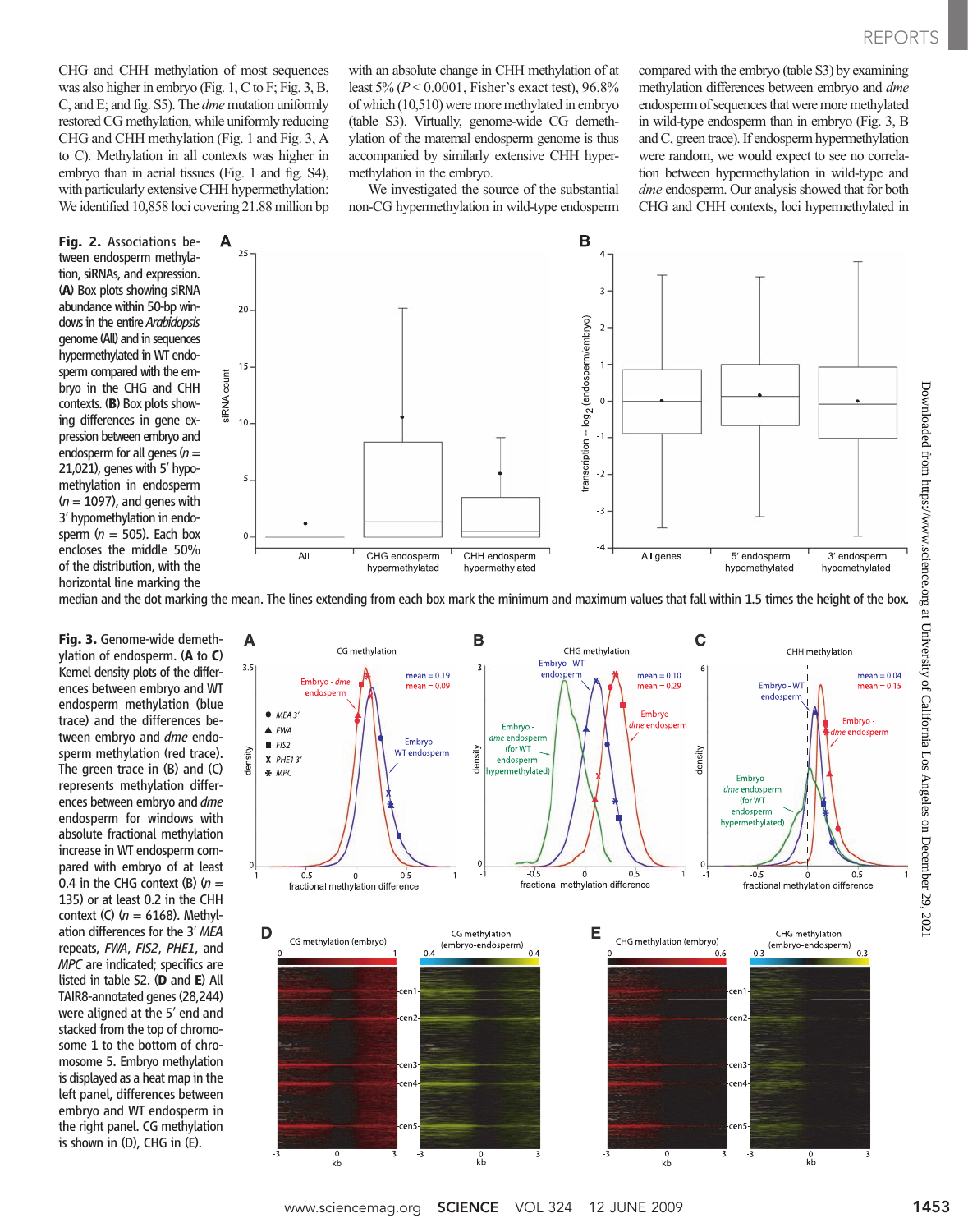## REPORTS

wild-type endosperm had a strong tendency to be hypermethylated in dme endosperm as well (Fig. 3, B and C, green trace), despite the overall reduction of non-CG methylation caused by the dme mutation. Endosperm hypermethylation is thus a highly specific, RNAi-targeted process.

We calculated methylation levels of sequences either known or strongly inferred to cause imprinted expression of five Arabidopsis genes (3, 5–8): the MEA 3' repeats, the FWA promoter and start of transcription, the FIS2 promoter, the PHE1 3′ repeats, and the MPC gene and flanking regions (Fig. 3, A to C, and table S2). MEA methylation was reduced from 88% CG, 39% CHG, and 42% CHH in embryo to 63% CG, 16% CHG, and 17% CHH in wild-type endosperm. MEA CG methylation was restored to 87% in dme endosperm, whereas CHG (13%) and CHH (8%) methylation was further reduced. The other four genes behaved similarly (Fig. 3, A to C, and table S2), in line with the overall trends. Imprinted genes are thus not exceptional sequences specifically targeted for demethylation in the central cell but rather part of a nearly universal process that reshapes DNA methylation of the entire maternal genome in the endosperm (14). Imprinted expression of genes regulated by allele-specific DNA methylation could potentially arise whenever a transposable element insertion or a local duplication near a gene's regulatory sequences induces methylation and gene silencing in other tissues, including the paternal endosperm genome.

Genomic imprinting is a fast-evolving process driven by genetic conflict between parents  $(1)$ . In mammals, which exhibit virtually global CG methylation  $(15)$ , imprinting is orchestrated in part by differential methylation of specific sequences in the gametes (16). Arabidopsis, which targets methylation primarily to transposable elements (9), apparently adapted a radical implementation of imprinting by partially suspending its transposon suppression system and globally demethylating central cell DNA, resulting in a hypomethylated maternal endosperm genome. Because the endosperm genome is not transmitted to the next generation, transient transposon activation is likely to carry a fairly low cost, especially in an organism with few functional transposons, like Arabidopsis. Transposon activation and siRNA accumulation in the central cell might actually contribute to enhanced methylation and silencing of elements in the egg cell (and later the embryo) through siRNA transport  $(17)$ , which could be the original selective force driving the evolution of central cell demethylation. An analogous mechanism has recently been proposed to operate between the vegetative and reproductive cells of pollen  $(18)$ . It is an open question whether other plants, particularly those with more aggressive transposable elements, have adopted a similar strategy.

#### References and Notes

- 1. R. Feil, F. Berger, Trends Genet. 23, 192 (2007). 2. Y. Choi et al., Cell 110, 33 (2002).
- Hyper-Recombination, Diversity, and Antibiotic Resistance in Pneumococcus

William Paul Hanage, $^{1_\star}$  Christophe Fraser, $^1$  Jing Tang, $^2$ Thomas Richard Connor, $<sup>1</sup>$  Jukka Corander<sup>2</sup></sup>

Streptococcus pneumoniae is a pathogen of global importance that frequently transfers genetic material between strains and on occasion across species boundaries. In an analysis of 1930 pneumococcal genotypes from six housekeeping genes and 94 genotypes from related species, we identified mosaic genotypes representing admixture between populations and found that these were significantly associated with resistance to several classes of antibiotics. We hypothesize that these observations result from a history of hyper-recombination, which means that these strains are more likely to acquire both divergent genetic material and resistance determinants. This could have consequences for the reemergence of drug resistance after pneumococcal vaccination and also for our understanding of diversification and speciation in recombinogenic bacteria.

any bacteria undergo homologous recombination, in which short tracts of DNA in the recipient are replaced by the corresponding tract from a donor strain, resulting in a mosaic of DNA from different ancestors (1). Although this occurs mainly within species and declines markedly with increasing sequence divergence between donor and recipient (2), occasional gene transfers between species

do occur. Such events have the potential to introduce new phenotypes, such as virulence or antibiotic resistance, into a new genetic background that may or may not be the same as the species of the donor strain  $(3-7)$  and may have considerable impacts on bacterial evolution and human health.

One group in which homologous recombination is frequent is the mitis group streptococci. This includes the major human pathogen Streptococcus

- 4. J. H. Huh, M. J. Bauer, T.-F. Hsieh, R. L. Fischer, Cell 132, 735 (2008).
- 5. P. E. Jullien, T. Kinoshita, N. Ohad, F. Berger, Plant Cell 18, 1360 (2006).
- 6. T. Kinoshita et al., Science 303, 521 (2004).
- 7. G. Makarevich, C. B. R. Villar, A. Erilova, C. Kohler, J. Cell Sci. 121, 906 (2008).
	- 8. S. Tiwari et al., Plant Cell 20, 2387 (2008).
	- 9. I. R. Henderson, S. E. Jacobsen, Nature 447, 418 (2007).
	- 10. S. J. Cokus et al., Nature 452, 215 (2008).
	- 11. R. Lister et al., Cell 133, 523 (2008).
	- 12. A. Meissner et al., Nature 454, 766 (2008).
	- 13. Materials and methods are available as supporting material on Science Online.
	- 14. P. E. Jullien et al., PLoS Biol. 6, e194 (2008).
- 15. M. G. Goll, T. H. Bestor, Annu. Rev. Biochem. 74, 481 (2005).
- 16. A. Munshi, S. Duvvuri, J. Genet. Genomics 34, 93 (2007).
- 17. Y. Z. Han, B. Q. Huang, S. Y. Zee, M. Yuan, Planta 211, 158 (2000).
- 18. R. K. Slotkin et al., Cell 136, 461 (2009).
- 19. We thank L. Tonkin for performing Illumina sequencing, J. Shin for gene annotation, and S. Henikoff for sharing unpublished data. This work was partially funded by an NIH grant (GM69415) to R.L.F. A.Z. is a fellow of the Jane Coffin Childs Memorial Fund for Medical Research. Sequencing data are deposited in GEO with accession number GSE15922.

#### Supporting Online Material

www.sciencemag.org/cgi/content/full/324/5933/1451/DC1 Materials and Methods Figs. S1 to S6 References

17 February 2009; accepted 1 May 2009 10.1126/science.1172417

pneumoniae, the pneumococcus, which is responsible for at least 1 million deaths per year worldwide (8). The closely related species S. oralis, S. mitis, and S. pseudopneumoniae (among others) have a history of taxonomic confusion, which may be partly explained by genetic diversity within the mitis group (9, 10). Moreover, rare but important events have led to the acquisition of antibiotic resistance by pneumococcus as a result of the transfer of resistance determinants across species boundaries (4, 5). The high rates of recombination within the species have the potential to shuffle resistance determinants among pneumococcal genotypes. It is not known whether or not recombination, either at resistance loci or housekeeping genes, is equally likely for all members of the species or whether some strains are more likely to be involved in this process.

Although a vaccine is available for 7 of the more than 90 pneumococcal serotypes, this has not eliminated pneumococcal disease because the nonvaccine serotypes derive an ecological advantage from the removal of their competitors and have been increasing in carriage prevalence (11) and, concomitantly, in disease (12). Alongside

<sup>3.</sup> M. Gehring et al., Cell 124, 495 (2006).

<sup>&</sup>lt;sup>1</sup>Department of Infectious Disease Epidemiology, Imperial College London, Norfolk Place, London W2 1PG, UK. <sup>2</sup>Department of Mathematics, Åbo Akademi, FI-20500, Turku, Finland. \*To whom correspondence should be addressed. E-mail: w.hanage@imperial.ac.uk